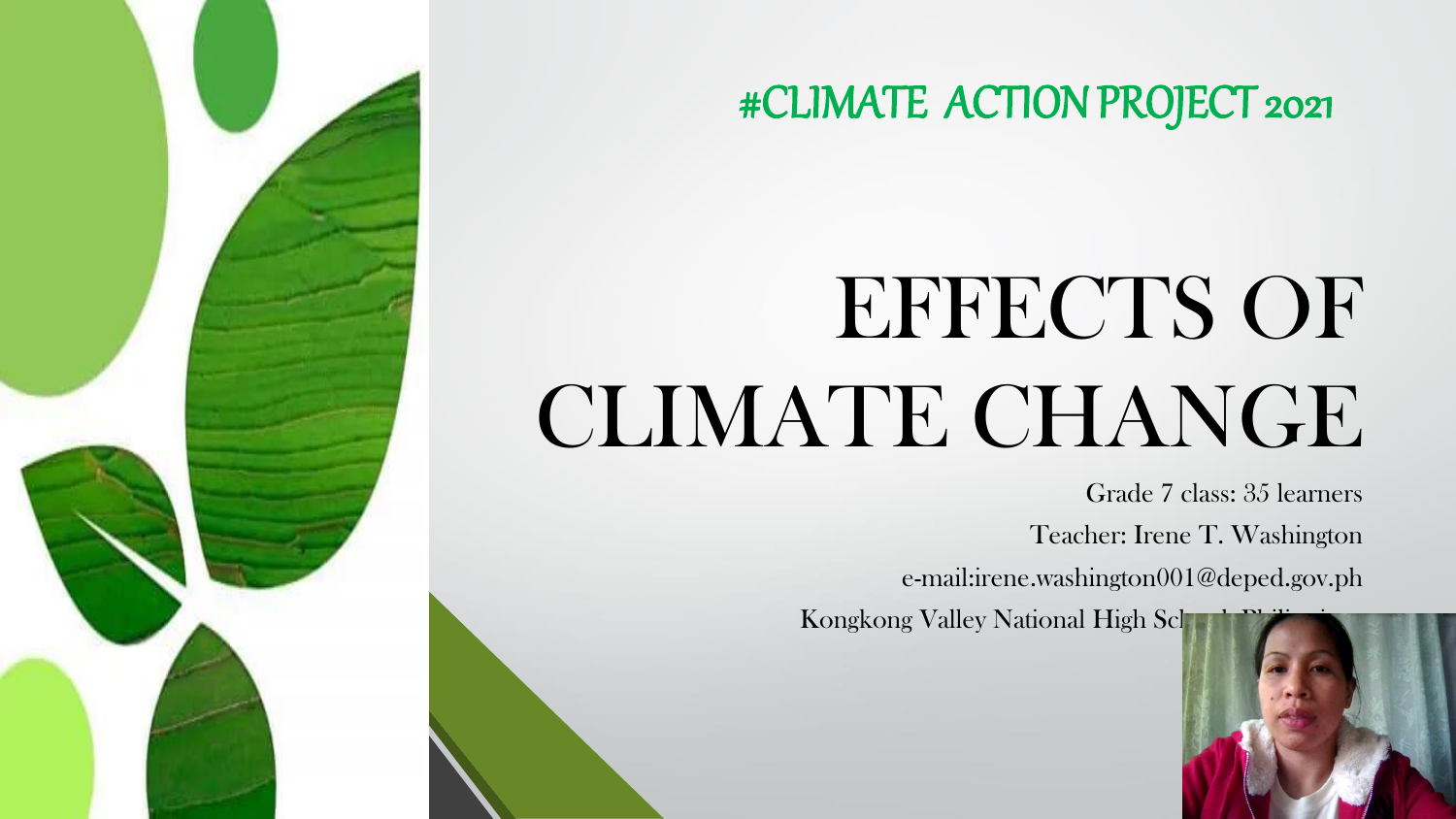# WHAT IS CLIMATE CHANGE?

Climate Change is a change in the usual weather found in a place. It is also a change in Earth's climate. This could be a change in Earth's usual temperature.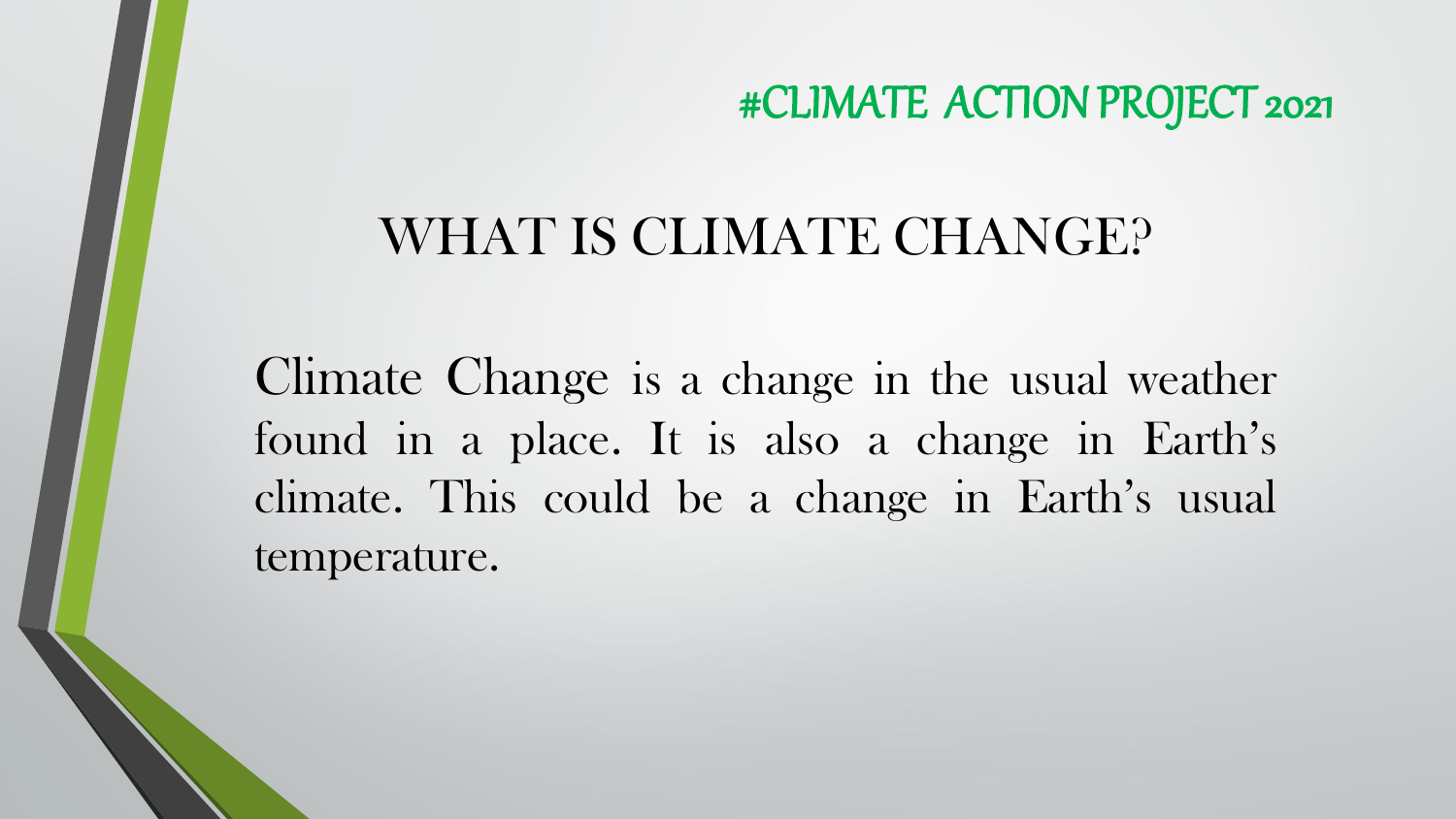# CAUSES OF CLIMATE CHANGE

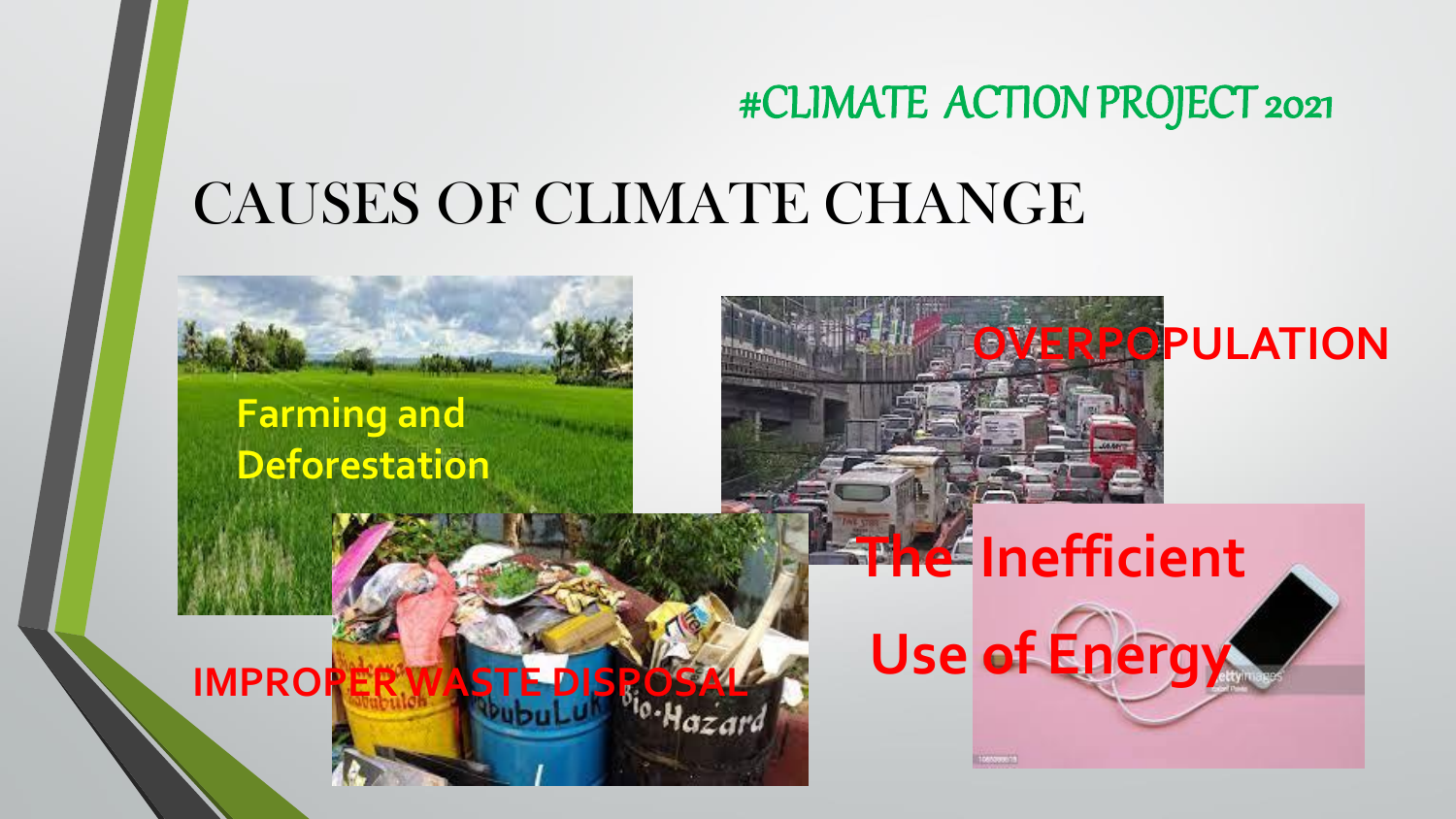# EFFECTS OF CLIMATE CHANGE IN PLANTS #CLIMATE ACTION PROJECT 2021

**EXTINCTION**

## **alters the life cycles of plants and animals.**

## **DESTRUCTION OF HABITATS**

**affects leaf gas exchange**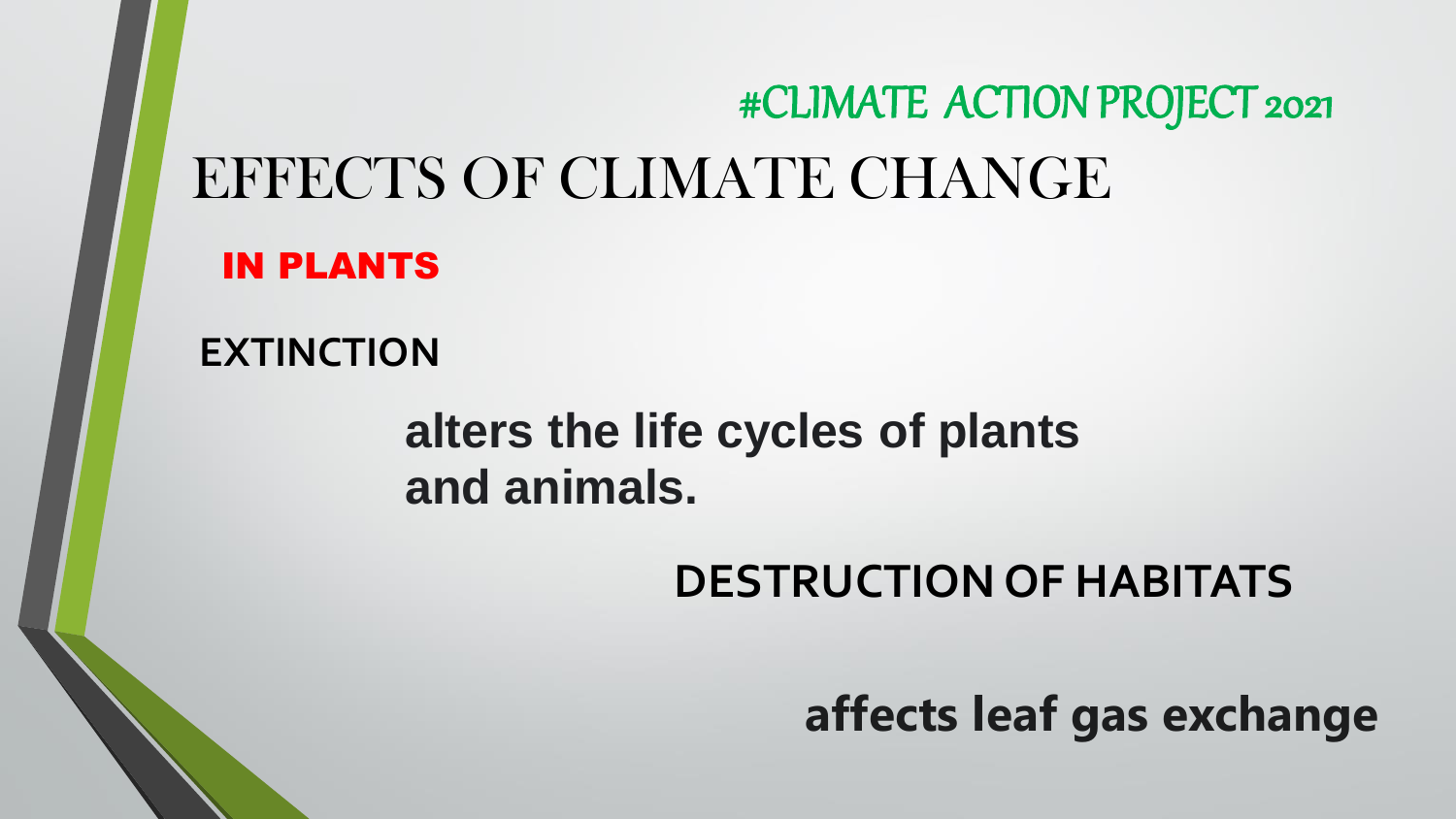# EFFECTS OF CLIMATE CHANGE #CLIMATE ACTION PROJECT 2021

IN ANIMALS

**vulnerable from extinction**.

**Distribution of animals is also affected**; with many species moving closer to the poles.

**destruction of their habitats**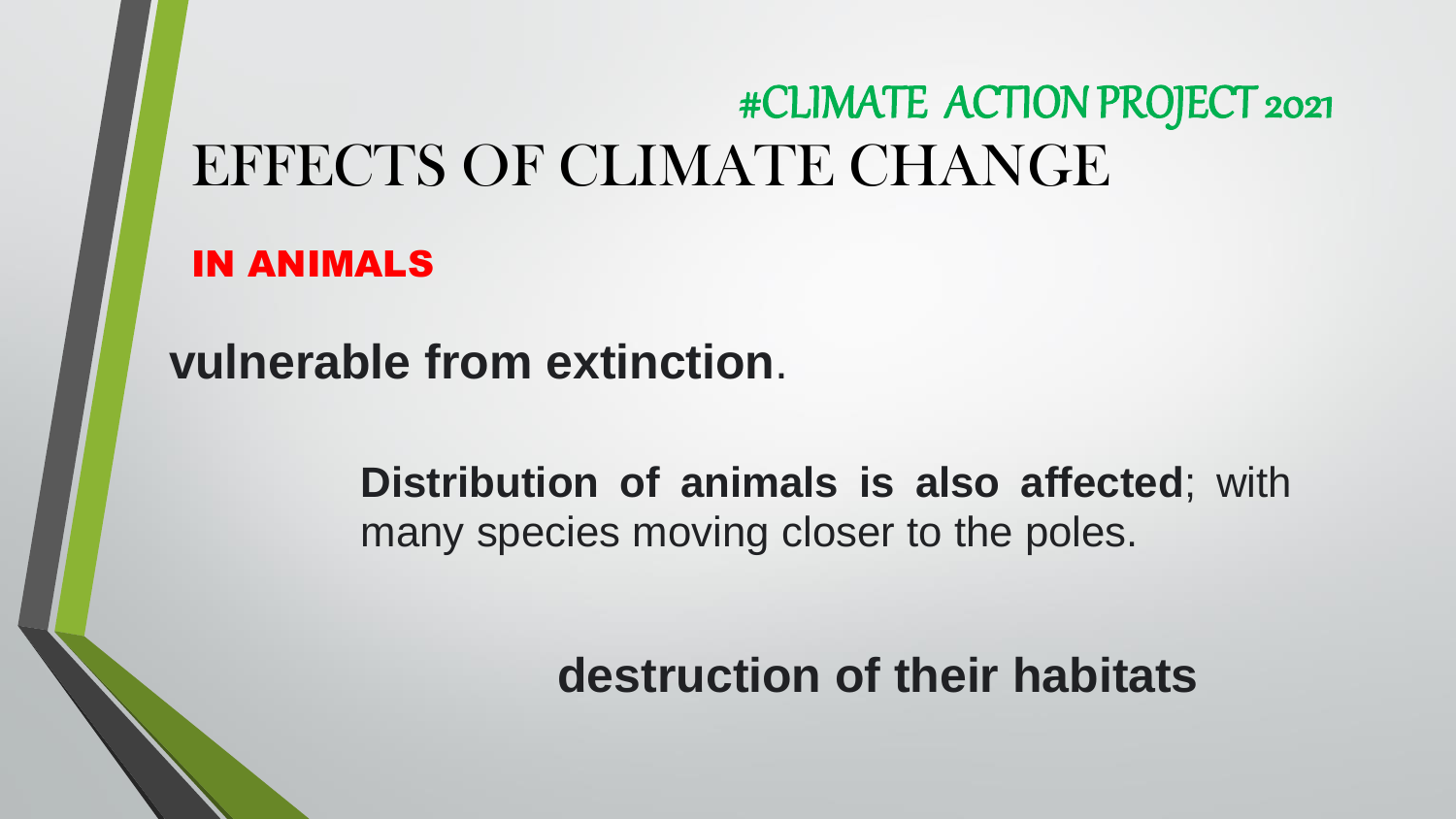# EFFECTS OF CLIMATE CHANGE

IN WEATHER PATTERNS

**EXTREME WEATHER CONDITION: EL NIňO and LA NIňA**

#### **EXTREME HEAT**

# **WILD FIRES**

## **TROPICAL STORMS**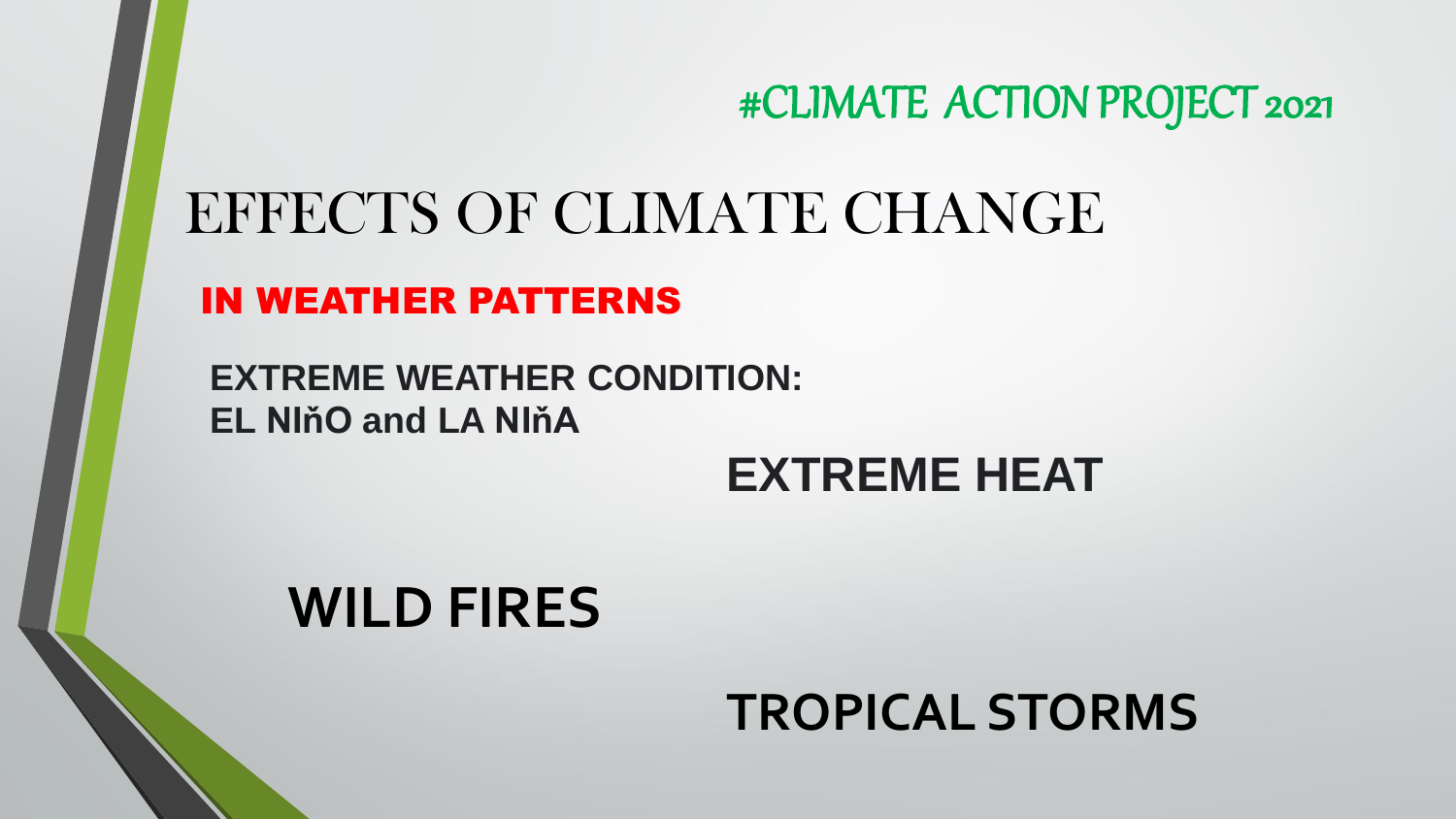EFFECTS OF CLIMATE CHANGE

#### HUMAN ACTIVITY AND LIFESTYLE

**Increase the risk of illnesses and death**

**Increase of bills**

#### **Suffer from infectious disease.**

power outrages

## **suffer from under nutrition**

**Increasing risk of occupational hazards.**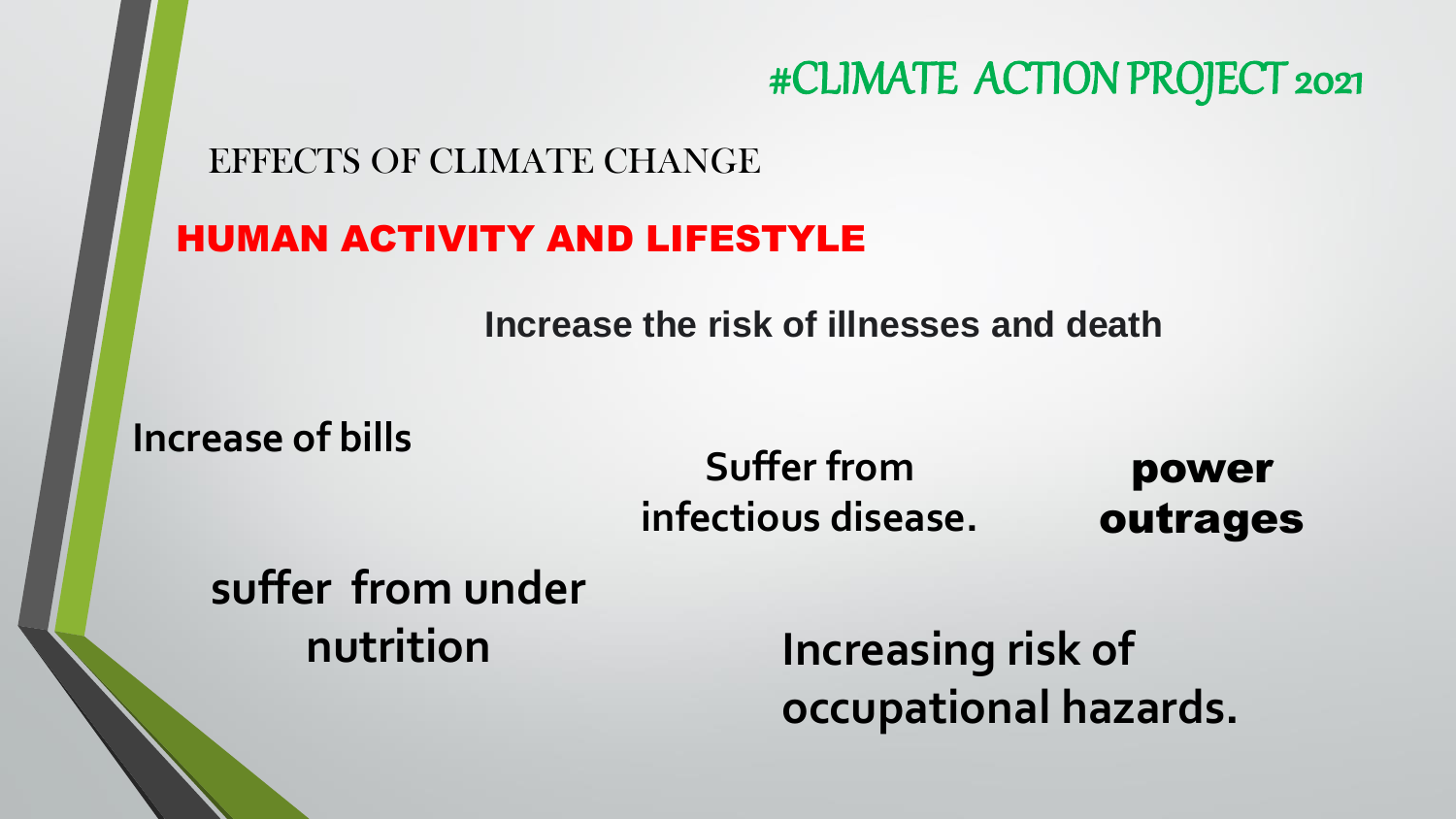# References:

[https://www.nationalgeographic.com/science/article/plants](https://www.nationalgeographic.com/science/article/plants-consume-more-water-climate-change-thirsty-future)consume-more-water-climate-change-thirsty-future

https://www.google.com/search?q=effects+of+climate+chang e+in+plants&oq=effects+of+climate+change+in+plants&aqs=c hrome..69i57j0i22i30l9.12753j0j15&sourceid=chrome&ie=UTF-8

https://onlinelibrary.wiley.com/doi/toc/10.1111/(ISSN)1365- 3040.climate-change

https://www.google.com/search?q=effect+of+climate+change +in+animals&oq=EFFECT+OF+CLIMATE+CHANGE+IN+ANIM ALS&aqs=chrome.0.0i512j0i22i30l9.16378j0j7&sourceid=chro me&ie=UTF-8

https://www.climatereality project.org/blog/howclimate-change-affectingour-lives